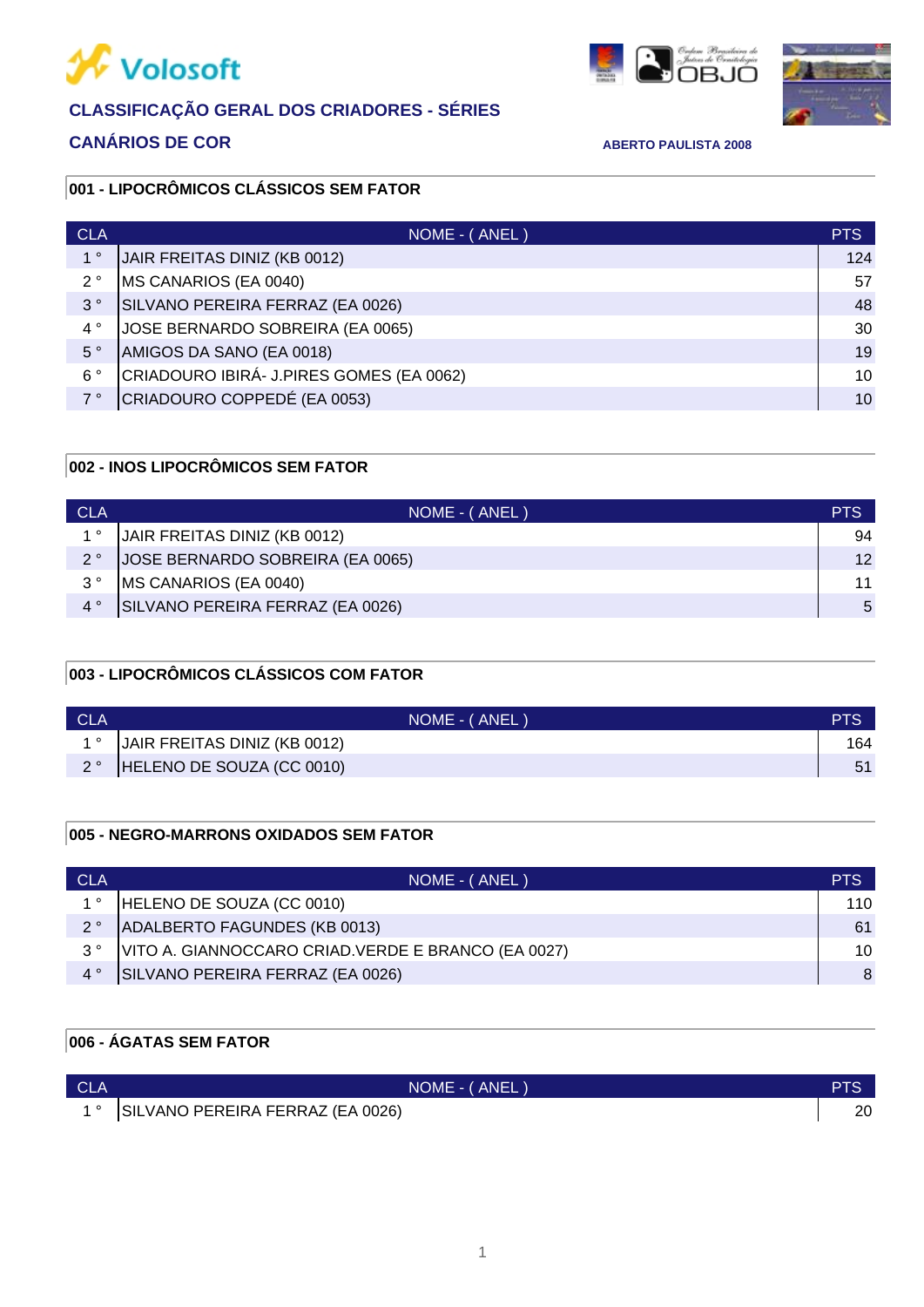

# **CLASSIFICAÇÃO GERAL DOS CRIADORES - SÉRIES**

## **CANÁRIOS DE COR ABERTO PAULISTA 2008**





### **009 - NEGRO-MARRONS OXIDADOS COM FATOR**

| <b>CLA</b>  | NOME - (ANEL)                            | <b>PTS</b> |
|-------------|------------------------------------------|------------|
| $1^{\circ}$ | <b>JOSE BERNARDO SOBREIRA (EA 0065)</b>  | 118        |
| $2^{\circ}$ | HELENO DE SOUZA (CC 0010)                | 104        |
| $3^{\circ}$ | CRIADOURO IBIRÁ- J.PIRES GOMES (EA 0062) | 18         |
|             | MS CANARIOS (EA 0040)                    | 16         |

## **010 - ÁGATAS COM FATOR**

| <b>CLA</b> | NOME - (ANEL)                    | PTS     |
|------------|----------------------------------|---------|
|            | JOSE FIRMINO GONCALVES (KB 0020) | 37      |
| 2°         | <b>IMS CANARIOS (EA 0040)</b>    | 13      |
|            | JOSE BERNARDO SOBREIRA (EA 0065) | $12 \,$ |

### **011 - CANELAS COM FATOR**

| <b>CLA</b>  | NOME - (ANEL)                      | <b>PTS</b> |
|-------------|------------------------------------|------------|
| $1^{\circ}$ | JJOSE FIRMINO GONCALVES (KB 0020)  | 133        |
| $2^{\circ}$ | JJOSE BERNARDO SOBREIRA (EA 0065)  | 127        |
| $3^{\circ}$ | JJOSE DE ALMEIDA FONSECA (CC 0046) | 20         |
|             | MS CANARIOS (EA 0040)              | 8          |

### **012 - ISABELINOS COM FATOR**

| <b>CLA</b> | NOME - ( ANEL )                  | PTS |
|------------|----------------------------------|-----|
|            | JOSE FIRMINO GONCALVES (KB 0020) |     |

### **013 - NEGRO-MARRONS OXIDADOS PASTÉIS SEM FATOR**

| - CLA | NOME - (ANEL)                                            | PTS |
|-------|----------------------------------------------------------|-----|
|       | 1°   VITO A. GIANNOCCARO CRIAD. VERDE E BRANCO (EA 0027) |     |

### **018 - ÁGATAS PASTÉIS COM FATOR**

| <b>CLA</b> | NOME - (ANEL)                          | <b>PTS</b> |
|------------|----------------------------------------|------------|
|            | 1 °   JOSE BERNARDO SOBREIRA (EA 0065) | 20         |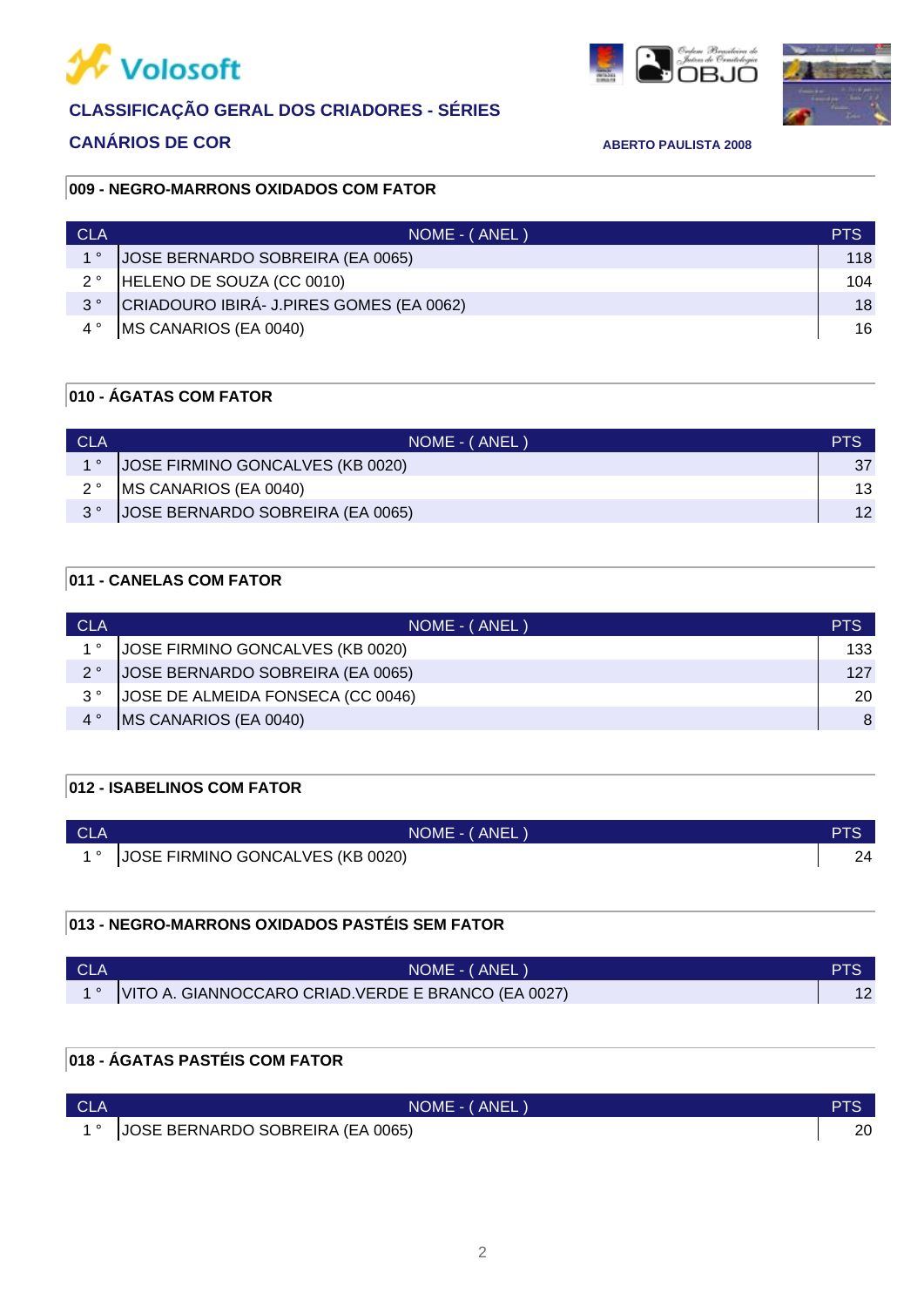

# **CLASSIFICAÇÃO GERAL DOS CRIADORES - SÉRIES**

### **CANÁRIOS DE COR ABERTO PAULISTA 2008**

# l a faun



### **018 - ÁGATAS PASTÉIS COM FATOR**

| - CLA | NOME - (ANEL)                                            | <b>PTS</b> |
|-------|----------------------------------------------------------|------------|
|       | 2°   VITO A. GIANNOCCARO CRIAD. VERDE E BRANCO (EA 0027) |            |

### **019 - CANELAS PASTÉIS COM FATOR**

| <b>CLA</b> | NOME - (ANEL                     |    |
|------------|----------------------------------|----|
|            | JOSE FIRMINO GONCALVES (KB 0020) | 20 |

### **021 - NEGRO-MARRONS OXIDADOS OPALINOS SEM FATOR**

| <b>CLA</b> | NOME - (ANEL)         | <b>PTS</b> |
|------------|-----------------------|------------|
| $\sim$     | MS CANARIOS (EA 0040) | 24         |

### **022 - ÁGATAS OPALINOS SEM FATOR**

| <b>CLA</b> | NOME - (ANEL)         | PTS. |
|------------|-----------------------|------|
|            | MS CANARIOS (EA 0040) | 24   |

### **032 - ACETINADOS COM FATOR**

| <b>CLA</b> | NOME - (ANEL)             | PTS |
|------------|---------------------------|-----|
|            | HELENO DE SOUZA (CC 0010) |     |

### **035 - NEGRO-MARRONS OXIDADOS TOPÁZIOS SEM FATOR**

| <b>CLA</b> | NOME - (ANEL)                           | <b>PTS</b> |
|------------|-----------------------------------------|------------|
|            | 1 °   JOSE DE ALMEIDA FONSECA (CC 0046) |            |

### **045 - NEGRO-MARRONS OXIDADOS ONIXES SEM FATOR**

| <b>CLA</b> | NOME - (ANEL)                                           | <b>PIS</b> |
|------------|---------------------------------------------------------|------------|
|            | 1°  JOSE DE ALMEIDA FONSECA (CC 0046)                   |            |
|            | 2 <sup>°</sup> CRIADOURO IBIRÁ- J.PIRES GOMES (EA 0062) | 45         |